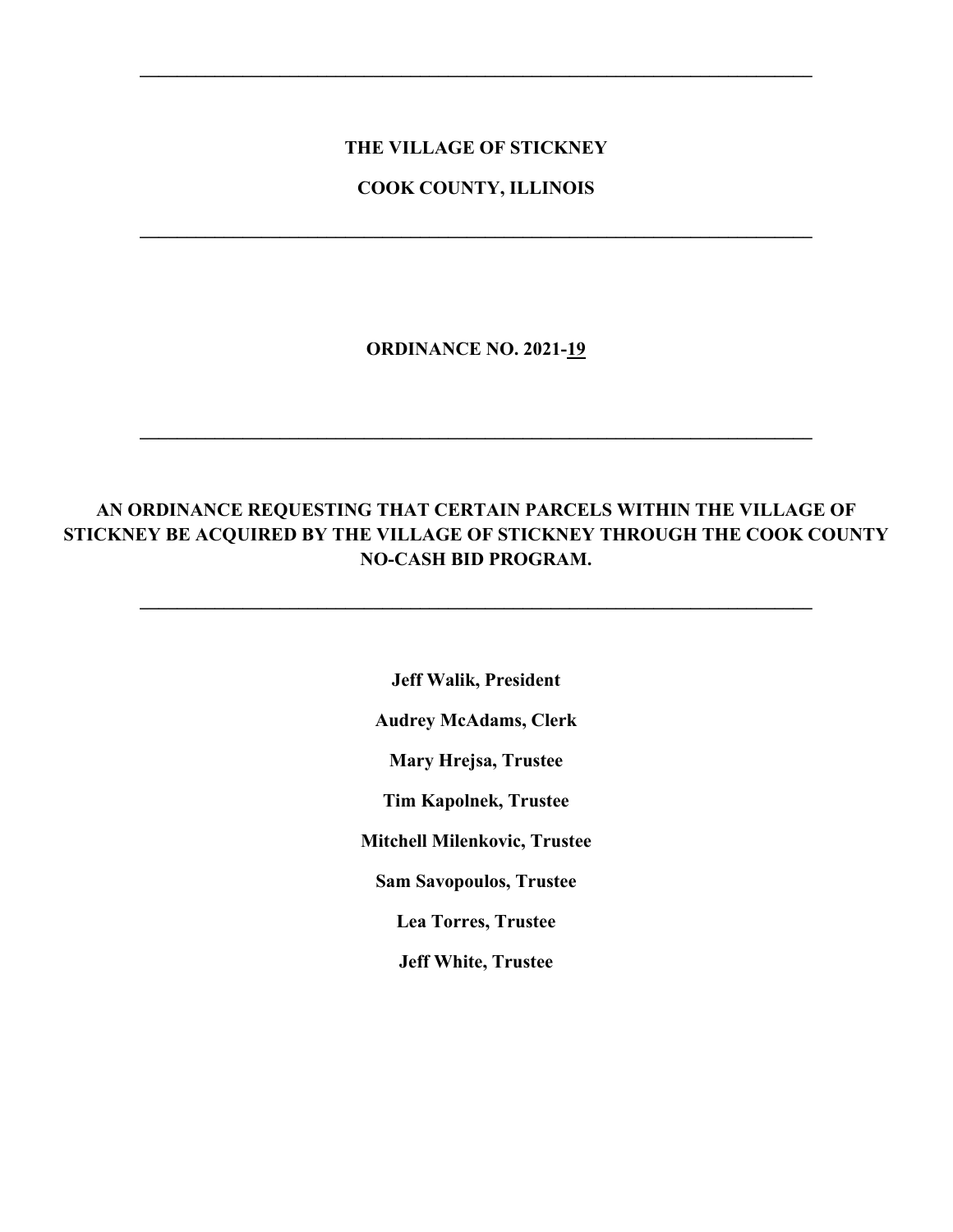#### **ORDINANCE NO. 2021-19**

# **AN ORDINANCE REQUESTING THAT CERTAIN PARCELS WITHIN THE VILLAGE OF STICKNEY BE ACQUIRED BY THE VILLAGE OF STICKNEY THROUGH THE COOK COUNTY NO-CASH BID PROGRAM**

\* \* \*

**WHEREAS,** the corporate authorities of the Village of Stickney (the "Village") desire to acquire the parcels identified by the following Property Identification Numbers: 19-06-205-058-0000, 19-06-205-060-0000, and 19-06-205-061-0000 (the "Properties") in volume 188, to be held and intended for redevelopment by the Village of Stickney until such time as one or more proposals for a taxable use of the Properties are made to the Village by one or more developers;

**WHEREAS,** the Properties are located at the following addresses in Stickney, Illinois: 6511 West Pershing Road, Stickney, IL 60402 (PIN Nos. 19-06-205-058-0000 and 19-06-205-061-0000); 6509 West Pershing Road, Stickney, IL 60402 (PIN No. 19-06-205-060-0000); all three properties are presently commercial 5-17 properties and are unoccupied. By acquiring the Properties through the Cook County No-Cash Bid Program, the Village will benefit by eliminating a public nuisance and generating tax revenue for local units of government.

**WHEREAS,** the corporate authorities of the Village of Stickney deem it to be in the best interests of the Village and its residents to acquire Properties; and

**NOW, THEREFORE, BE IT ORDAINED** by the President and Village Board of the Village of Stickney, Cook County, Illinois, by and through its home rule powers, as follows:

Section 1. The statements contained in the above preamble are found true and accurate and hereby incorporated into and made a part of this Ordinance.

**Section 2.** The Village of Stickney formally requests the acquisition by no-cash bid of the Properties located in Volume 188 with the following property identification numbers: 19-06-205-058-0000, 19-06-205-060- 0000, and 19-06-205-061-0000 (the "Properties").

Section 3. The President or designee shall be and is hereby authorized and directed to make a no-cash bid for the Properties.

**Section 4.** Upon acquisition of the Properties through the Cook County No-Cash Bid Program, the Village of Stickney intends to solicit proposals for the redevelopment of the Properties, which will include the rehabilitation and/or redevelopment of taxable improvement projects on the Properties.

**Section 5.** Until such time as the Village of Stickney is presented with acceptable proposals for redevelopment of the Properties, it is the intent of the Village of Stickney to file for and maintain property-taxexempt status for the Properties.

**Section 6**. The Village of Stickney is not currently a party to any agreement with any developer, organization, or other third party regarding the acquisition of the Properties through the Cook County No-Cash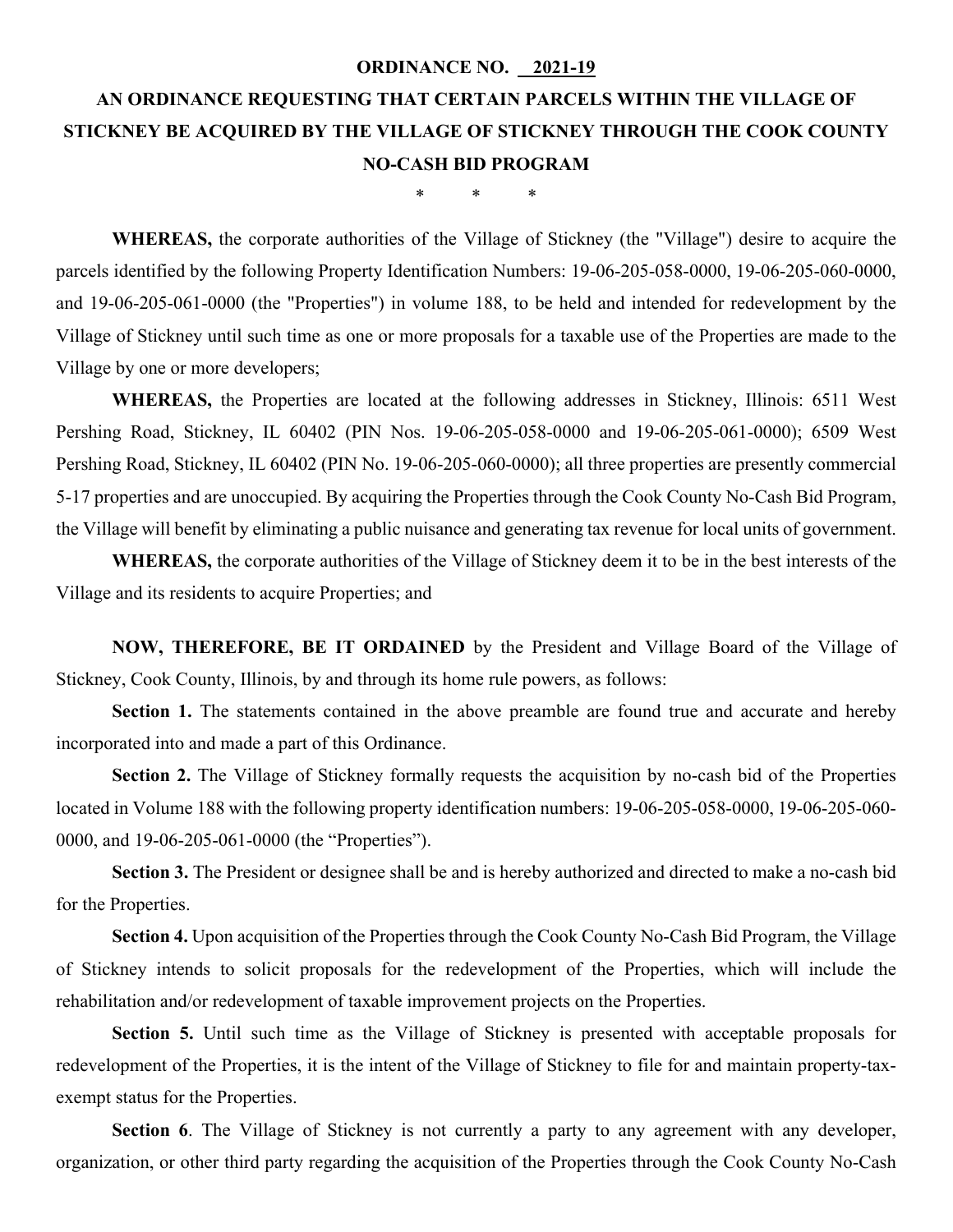Bid Program that will result in the conveyance of a perfected tax deed by the Village of Stickney.

**Section 7**. The Village of Stickney hereby authorizes and directs the Village's attorney, Del Galdo Law Group, LLC, 1441 South Harlem Avenue, Berwyn, Illinois 60402, to obtain tax deeds to the Properties. The Village of Stickney will bear all legal and other costs associated with the acquisition of the Properties.

**Section 8**. The President or designee is hereby authorized and directed to submit annual reports on the status of the Properties for five (5) years or until development is complete, whichever occurs last, as required by the Cook County No-Cash Bid Program Ordinance, No. 91-0-41, to the Cook County Bureau of Economic Development, 69 West Washington Street, Suite 2900, Chicago, Illinois 60602.

**Section 9**. The President or designee is hereby authorized and directed to execute any and all other documents required for participation in the Cook County No-Cash Bid Program. The President or designee will take all necessary steps to implement the objectives described within this Ordinance and in accordance with the program requirements.

**Section 10.** This Ordinance shall be in full force and effect following its passage, approval and publication in pamphlet form as provided by law.

[THE REMAINDER OF THIS PAGE IS LEFT BLANK INTENTIONALLY.]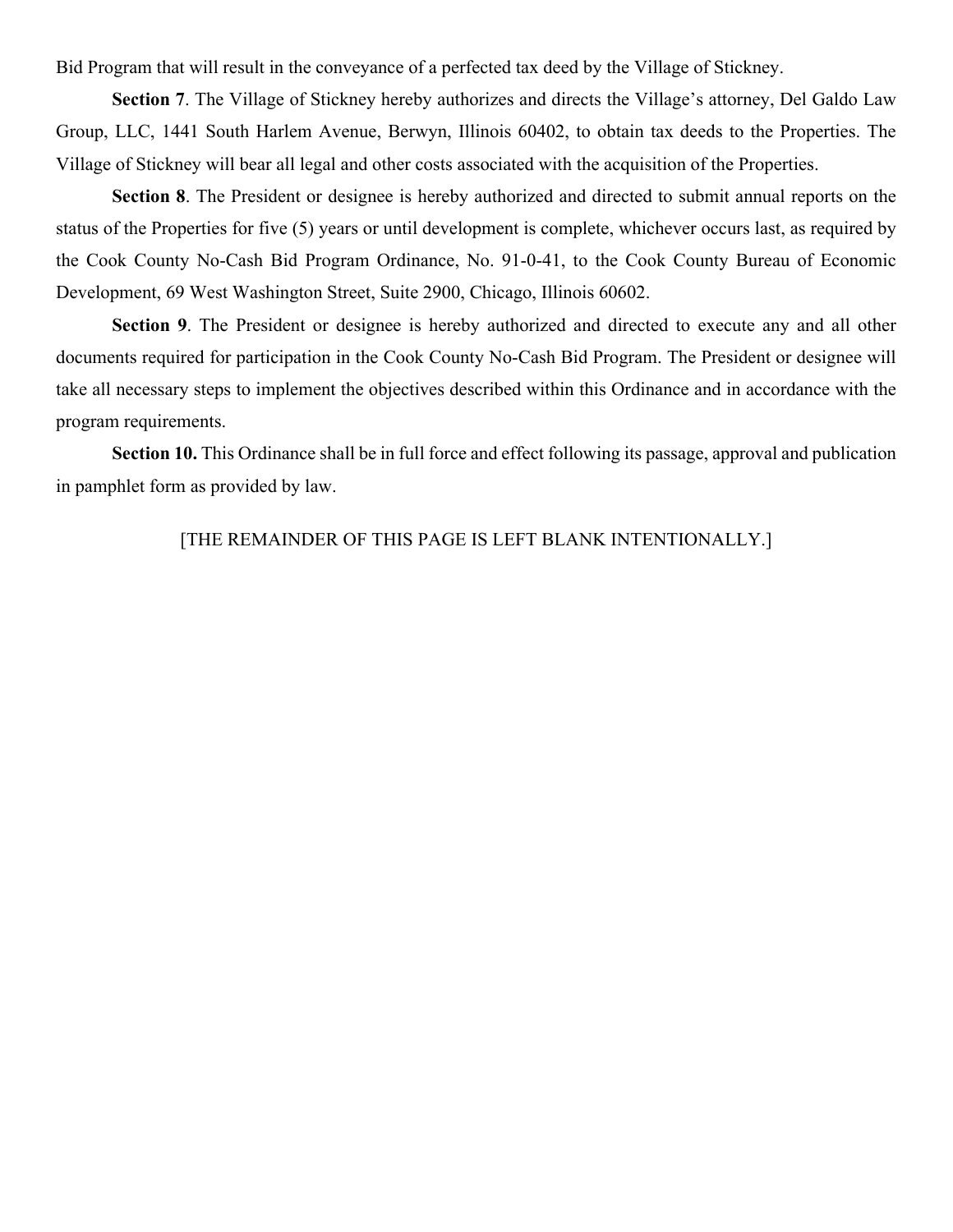**ADOPTED** by the Village Board of the Village of Stickney, Cook County, Illinois on this  $19^{th}$  day of \_ October 2021:

**APPROVED** this  $19<sup>th</sup>$  day of October 2021.

Jeff Walik

ATTEST: PRESIDENT

\_\_\_\_\_\_\_\_\_\_\_\_\_\_\_\_\_\_\_\_\_\_\_\_\_

Audrey McAdams

 $\mathcal{L}_\mathcal{L}$  , which is a set of the set of the set of the set of the set of the set of the set of the set of the set of the set of the set of the set of the set of the set of the set of the set of the set of the set of

VILLAGE CLERK